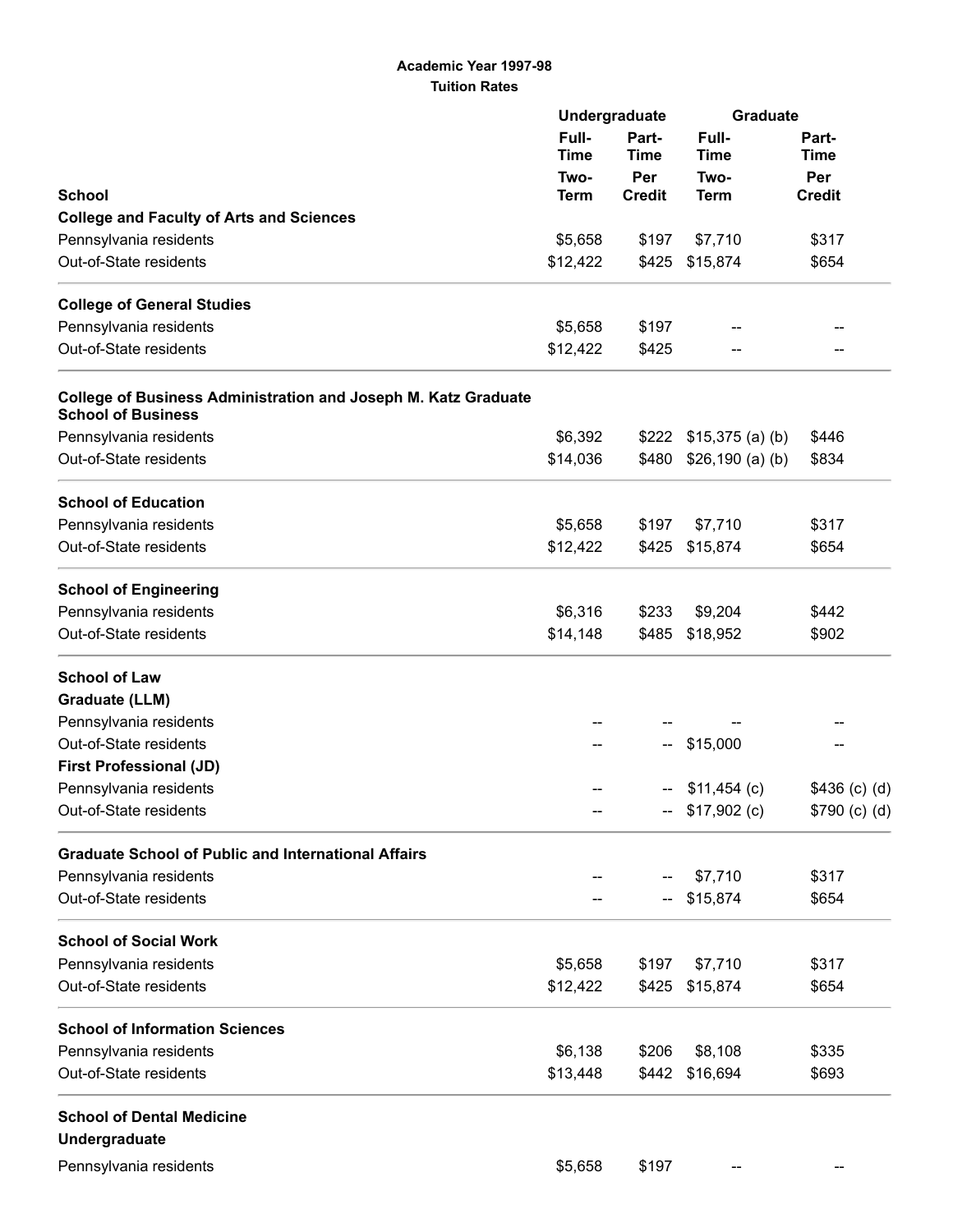| Out-of-State residents                                    | \$12,422 | \$425 |               |            |
|-----------------------------------------------------------|----------|-------|---------------|------------|
| <b>Graduate (Basic Science Programs)</b>                  |          |       |               |            |
| Pennsylvania residents                                    |          | --    | \$9,042       | \$374      |
| Out-of-State residents                                    |          |       | \$18,628      | \$769      |
| <b>Graduate (Clinical Programs)</b>                       |          |       |               |            |
| Pennsylvania residents                                    |          | н.    | \$18,414      | \$765      |
| Out-of-State residents                                    |          |       | \$26,790      | \$1,115    |
| <b>First Professional (DMD)</b>                           |          |       |               |            |
| Pennsylvania residents                                    |          |       | \$18,414      | \$410(d)   |
| Out-of-State residents                                    |          |       | \$26,790      | $$747$ (d) |
| <b>School of Nursing</b>                                  |          |       |               |            |
| Pennsylvania residents                                    | \$7,280  | \$248 | $$9,042$ (c)  | \$374 (c)  |
| Out-of-State residents                                    | \$15,874 | \$527 | $$18,628$ (c) | \$769(c)   |
| <b>School of Pharmacy</b>                                 |          |       |               |            |
| <b>Undergraduate (BSPhr Program)</b>                      |          |       |               |            |
| Pennsylvania residents                                    | \$8,332  | \$287 |               |            |
| Out-of-State residents                                    | \$13,400 | \$584 |               |            |
| <b>Graduate</b>                                           |          |       |               |            |
| Pennsylvania residents                                    |          | --    | \$9,042       | \$374      |
| Out-of-State residents                                    |          |       | \$18,628      | \$769      |
| <b>First Professional (Post BSPhr Program)</b>            |          |       |               |            |
| Pennsylvania residents                                    |          | −−    | $$13,074$ (a) | \$380      |
| Out-of-State residents                                    | --       |       | $$18,264$ (a) | \$530      |
| <b>First Professional (Junior Year to PharmD Program)</b> |          |       |               |            |
| Pennsylvania residents                                    |          |       | \$9,592       | \$419      |
| Out-of-State residents                                    |          |       | \$13,400      | \$584      |
| <b>Graduate School of Public Health</b>                   |          |       |               |            |
| Pennsylvania residents                                    |          |       | \$9,042       | \$374      |
| Out-of-State residents                                    |          |       | $-$ \$18,628  | \$769      |
| <b>School of Medicine</b>                                 |          |       |               |            |
| <b>Graduate</b>                                           |          |       |               |            |
| Pennsylvania residents                                    |          |       | \$9,042       | \$374      |
| Out-of-State residents                                    |          |       | \$18,628      | \$769      |
| <b>First Professional (MD)</b>                            |          |       |               |            |
| Pennsylvania residents                                    |          |       | \$19,746      | $$351$ (d) |
| Out-of-State residents                                    |          |       | \$26,658      | \$617(d)   |
| <b>School of Health and Rehabilitation Sciences</b>       |          |       |               |            |
| Pennsylvania residents                                    | \$7,280  | \$248 | \$9,042       | \$374      |
| Out-of-State residents                                    | \$15,874 | \$527 | \$18,628      | \$769      |
| <b>Schools of Education and Public Health</b>             |          |       |               |            |
| Pennsylvania residents                                    |          |       | \$8,376       | \$345      |
| Out-of-State residents                                    |          |       | \$17,252      | \$712      |
| <b>Schools of Nursing and Public Health</b>               |          |       |               |            |
| Pennsylvania residents                                    |          |       | \$9,042       | \$374      |
| Out-of-State residents                                    |          |       | \$18,628      | \$769      |